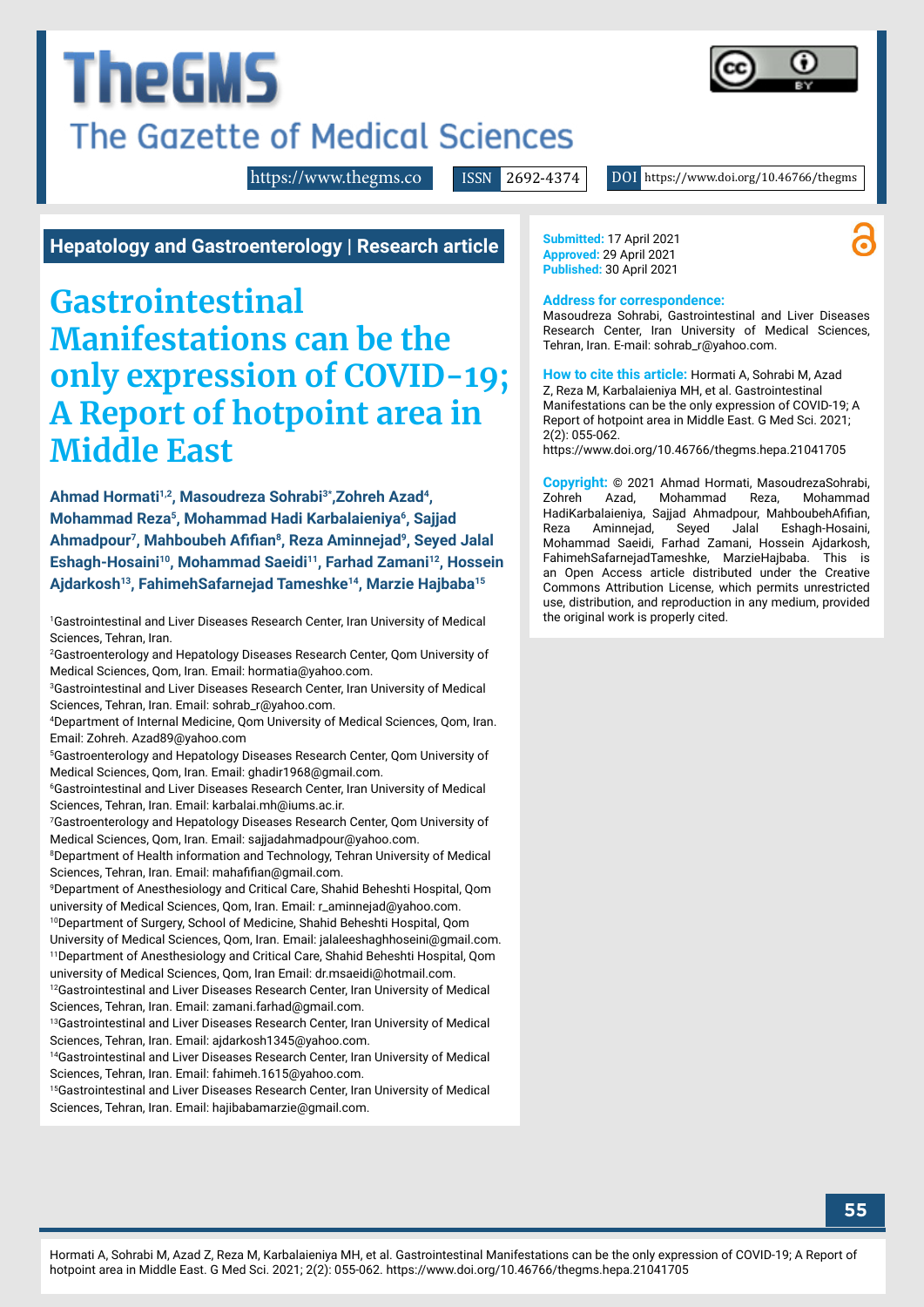

#### **Abstract**

**Background:** COVID-19 is a worldwide public health problem that has attracted much attention due to its clinical and para-clinical findings. In the western Asia, Qom was the first city to report COVID-19 cases on a large scale. We report gastrointestinal (GI) manifestations, as the only primary signs of COVID-19 infection have been reported.

**Methods:** Data were obtained from patients, referred to GI clinics in Qom city, from February 25th to March 15th, 2020 who had refractory GI symptoms but there was no detection of digestive diseases after typical medical examinations. They were requested to do follow up tests, eventually the patients were tested for COVID-19. The presence of COVID-19 was confirmed based on the WHO guidelines.

**Results:** 25 patients were enrolled in our study, of which 14 subjects were male. The average age of patients was 43.4±14 years. The mean BMI±SD was 19.4±1.8 Kg. The main presentations were nausea, abdominal pain, and diarrhea in 16 (64%), 11 (44%) and 4 (16%) patients, respectively. Hematemesis was observed in two patients. In addition, recent loss of appetite, partial anosmia and dry mouth were reported in 3 (13%), 1 (4%) and 1 (4%) patients respectively. In the follow up, all of the cases demonstrated main symptoms of COVID-19.

**Conclusions:** GI symptoms can be the solitary complaint of patients with COVID-19 which may cause late diagnosis and lead to the virus spreading more broadly. Consequently, in GI clinics the disease must be considered a serious issue, and appropriate protection and surveillance of staff are recommended.

**Keywords:** COVID-19, Infection, Gastrointestinal, Epidemiology

# **Introduction**

The novel Coronavirus outbreak was reported in December 2019 in China. It was later affirmed as a global health emergency by the World Health Organization (WHO). The new viral infection was caused by SARS-CoV-2 and named COVID-19 [1]. The virus then spread to all of the countries in the world and became a pandemic health problem.

In mid-February 2020, the first case of the virus in Iran was reported in Qom. Subsequently, this city was considered as the hotspot of infection in Iran and also in the Middle East.

Based on recent studies in the literature the virus mainly attacks the respiratory system and subsequently causes respiratory illnesses such as acute respiratory syndrome [2, 3]. Also, the spectrum of clinical presentations of COVID-19 varies from asymptomatic infections to mild upper respiratory tract illnesses, severe viral pneumonia with respiratory failure and eventually death [4]. Although the respiratory symptoms of COVID-19 are the most common manifestations, other less common presentations may also be seen [4, 5]. Gastrointestinal (GI) manifestations including nausea, vomiting, diarrhea and abdominal discomfort may be observed at the onset of the disease or together with respiratory symptoms [6]. In a recent publication from the United States, it was indicated that nausea and vomiting accompanied a dry cough 2 days before admission of patients testing positive for COVID-19 [7]. However, to our knowledge, GI symptoms have not been reported as the sole signs of COVID-19 as of yet. In such circumstances, it can be assumed that a silent transmission of the virus occurred in the abovementioned patients. Indeed, former studies proposed that viruses can spread via fecal-oral routes even before classic presentations [6, 8].

Qom is a city in the centre of Iran with expanded communication with other cities due to its religious site and industrial centres. This city is located on the main route connecting north to south and west to east. The COVID-19 outbreak occurred and was identified from February to March 2020. During this period Qom also faced an increasing number of outpatients in adult gastroenterology clinics and healthcare workers had to deal with patients with refractory gastrointestinal symptoms and resistance to typical medical treatment. The result of all diagnostic approaches was negative. There were neither viral, nor respiratory manifestations. Indeed, a high rate of coronavirus infection among gastroenterologists and their staff was observed compared to other physicians in this area. Therefore, it was hypothesized that the personnel of these clinics may have had contact with asymptomatic patients with digestive tract problems and this clinical presentation was the only presentation of COVID-19.

#### **Method**

#### **Patient Selection**

The patients who have been referred to the three gastrointestinal clinics in Qom between February25th to March 15th were considered. Each of them, based on presenting complaints, underwent appropriate standard medical and laboratory interventions including upper or lower endoscopy, abdominal ultrasonography and assessment of complete blood count (CBC), liver enzyme and pancreatic tests. The patients with confirmed digestive tract diseases treated accordingly.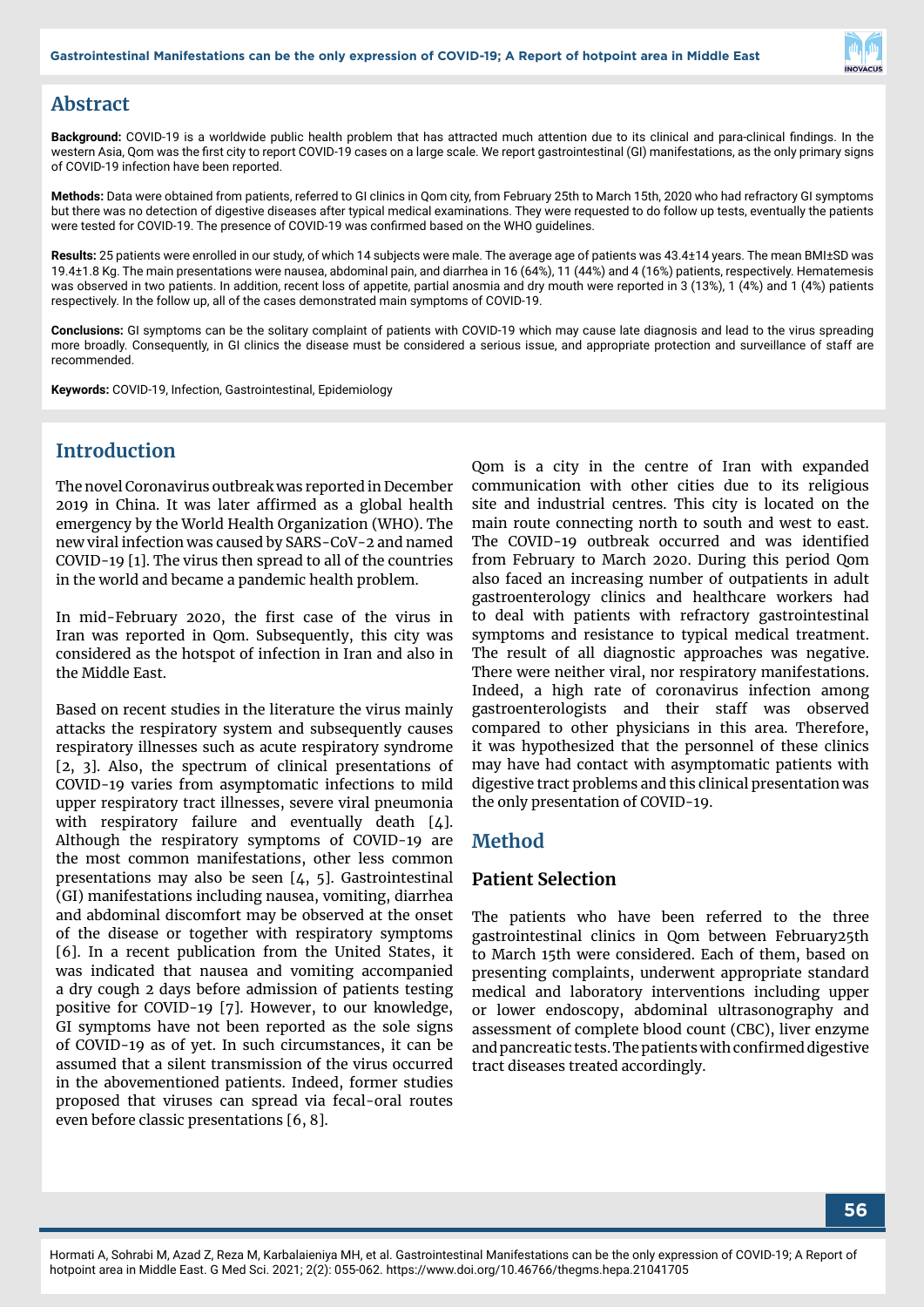

The patients with refractory symptoms without definitive abnormalities in para-clinical findings were followed up. During the follow-up, the patients who complained of respiratory problems referred to COVID-19 centers for more evaluations. Other patients were monitored by visiting or communications via social networking or by phone. Due to the remarkable COVID-19 epidemic statistics, we suspected about the infection. These patients, with only gastrointestinal problems, were screened for COVID-19by the means of PCR and chest CT scan. The confirmed COVID-19patients based on WHO guidelines were selected. These patients invited for new interview and the data of them was collected.

#### **Laboratorial Evaluations**

Venous blood samples were obtained from each participant. Serum separator tube was used for blood clotting and the sera were obtained after centrifugation. Ethylene Diamine Tetra Acetic acid (EDTA)-containing tubes were used for CBC analysis by an Auto-Analyzer BS200 (Mindray, Shenzhen, China). Diagnostic kitshave been made by Pars Azmoon Company (Pars Azmoon Co., Tehran, Iran) for alanine aminotransferase (ALT), aspartate aminotransferase (AST) and alkaline phosphatase (ALP).

An automated blood cell counter (Sysmex K1000, Hamburg, Germany) used for CBC and differential blood counts including hemoglobin concentration, mean corpuscular volume, red blood cell count and morphology, platelet count, and white blood cell count and types.

The BMI (body mass index) calculated by using square of the height (kg/m2) measurement. One-step Real-time PCR was performed by referral diagnostic laboratory which confirmed by the Qom University of Medical Sciences, Qom, Iran based on universal protocols. A nasopharyngeal swab into viral transport media (VTM) was used for commercial RNA extraction according to manufacturer's instructions.

#### **Statistical Analysis**

The results analysis by SPSS version 20(IBM, SPSS ver.20). Continuous variables were expressed as Mean± SD or simple ranges, as appropriate. Categorical variables were state as counts and percentages.

#### **Results**

Totally 25 patients were selected in this study, 14(56%) males and  $11(44%)$  females. The average age was  $43.4\pm$ 14 years old. The mean BMI was19.4± 1.8Kg. Table 1 represents the basic characteristics of patients. Of all patients, 7 were recalled that had history of contact with suspected subject. There was no history of contact with animal or seafood market or travel to China. However, two of them were not citizen of Qom and travel to other cities by public transport. Two patients had diabetes and other two patients were smoker.

The main gastrointestinal symptoms were nausea, abdominal pain, and diarrhea with  $16$  (64%),  $11$  (44%) and 4 (16%) patients, respectively. Gastrointestinal bleeding including hematemesis was reported in three (13%) patients. One of them had the history of ulcerative colitis. In addition, recent loss of appetite, partial anosmia and dry mouth were also reported in  $3(13\%)$ ,  $1(4\%)$  and  $1$ (4%) patients, respectively.

During their follow-up, the patients presented the COVID-19 signs and symptoms. This period takes  $8\pm 2$ days. In this time, the main clinical and diagnostic presentations were partial shortness of breath, fever, and also nausea and abdominal pain. The patients complained of abdominal pain located on umbilical and epigastric area (Table 2).

A positive RT-PCR result was recorded in all patients. Table 3 shows the laboratorial data of patients during undiagnosed and diagnosed periods. The acquired data was almost different in all items including white blood cell, lymphocytes and neutrophil. Lymphopenia (<1500) was stated in 13 (52%) patients but the lung involvement in chest CT scan was illustrated in 23 (92%) patients.

Of all patients, 7 patients had contact with a suspected subject. There was no history of contact with animal or seafood, wholesale Market or travel to China. However, three of them travel to other cities by public transports. Details of underlying diseases including diabetes, hypertension etc. and another clinical data are shown in Table 1.

# **Discussion**

In the present study, we have provided evidence of solely gastrointestinal presentations of the infection by COVID-19 which could be the initial manifestation of disease. Of these patients, 7 (28%) had a history of contact with suspected coronavirus cases and the others had no history of exposure and had not travelled to areas with a high risk of disease. In fact, at the beginning of the outbreak of COVID-19 the diagnosis of disease was more difficult and the significant alarming signs and symptoms of the disease were obscure. Hence, its diagnosis was clinically more complicated, until classic signs occurred; similar information was also indicated in reports from China [2, 9].

Nevertheless, in current reports, a few patients complained of certain symptoms that may be related to viral infections but these were not the chief complaint of patients. Furthermore, the patients did not complain of any respiratory symptoms. Moreover, laboratory data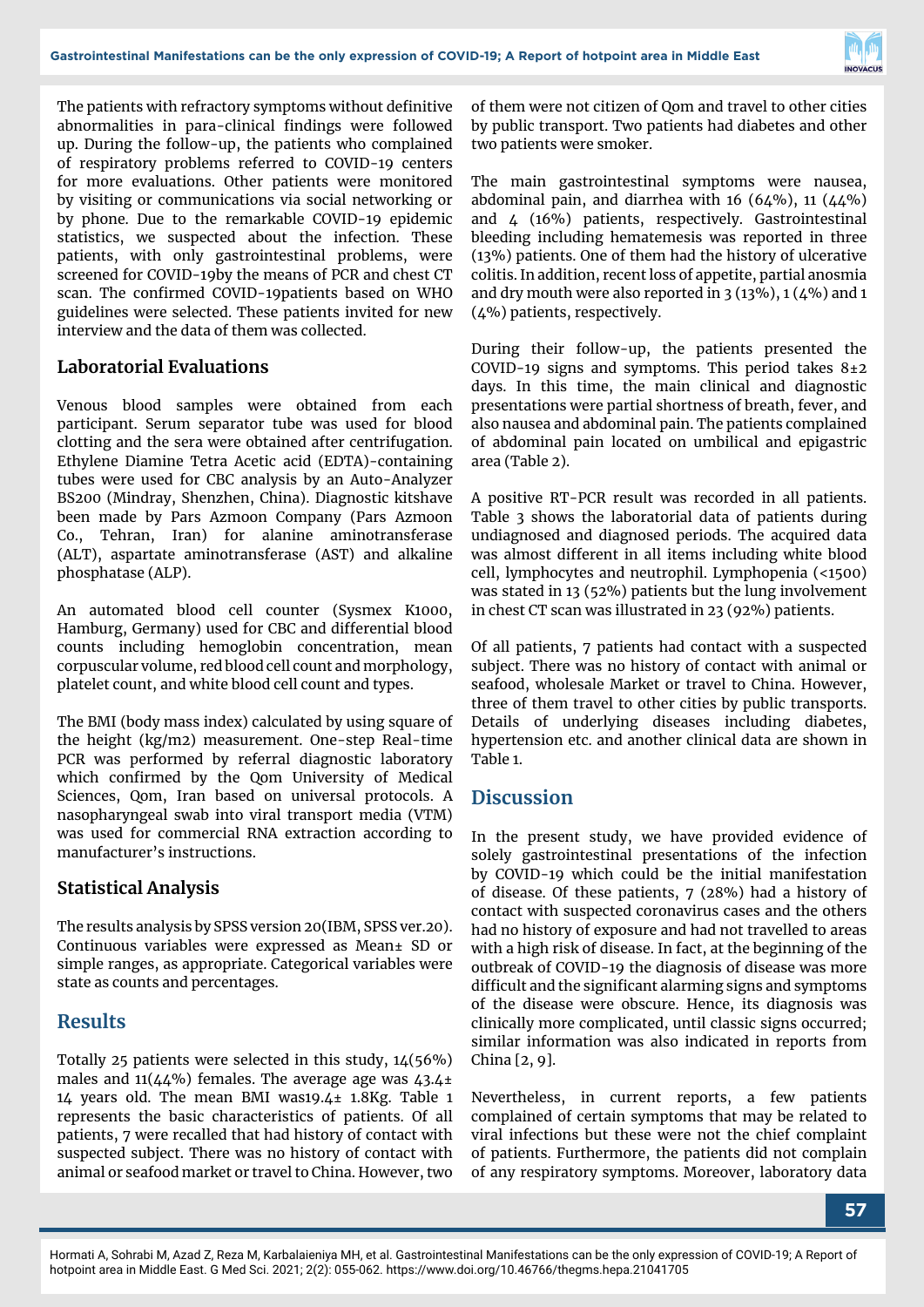

did not give us further clues for identification of the virus. Along with these facts, our findings may support the hypothesis that many of patients may have been contaminated person to person by asymptomatic patients or during an incubation period. Therefore, asymptomatic patients can be considered as a source of infection and they can spread the virus and consequently large-scale transmission in this city from asymptomatic patients is suspected. Clearly, pathogenicity and transmission of COVID 19 is more powerful than severe acute respiratory syndrome (SARS) and Middle East respiratory syndrome (MERS). Therefore, rapid transmission of the virus can be assumed where there is close contact in crowded places. Similar results were reported in South Korea during the MERS outbreak [10]. Furthermore, COVID-19 can be transmitted in cluster form that can cause the transmission in 80% of cases that outweighs MERS or SARS [10-12]. This rate in MERS and SARS were about 20%-30% [13]. Chan JF et al. reported a familial cluster of SARS-CoV-2 infection. In this paper, the author introduced family members with a history of travel to Wuhan, China. One of whom did not travel, but became infected later on. This patient had no symptoms but ground-glass lung opacities were detected in radiography [14]. Also, in a report from Germany, transmission of COVID-19 after probable direct contact with asymptomatic subjects was mentioned [15]. In previous reports about SARS and MERS, asymptomatic patients reached 7.5 % and 25% respectively [16, 17]. Weak immune response or other routes of transmission may possibly influence asymptomatic presentation of COVID-19 [15, 18]. Whether the fecal–oral route plays a role in this respect calls for further investigation. Previous studies in the literature on the coronavirus family indicated the possibility of transmission via fecal-oral routes and actually isolated COVID-19 virus from stools too [19, 20]. Therefore, it is of upmost importance that asymptomatic patients be identified and warnings be given, concerning these carriers to control the epidemic. Indeed, some studies have revealed that viral load plays a key role in the spreading of infection. Interestingly, viral load was not significantly different between symptomatic and asymptomatic patients in more recent studies [21]. The asymptomatic patients may develop symptoms during the course of disease. What was observed in Qom was in accordance with this means.

The majority of our patients were young male. These findings are comparable with reports from China [4]. Our patients had only gastrointestinal symptoms of whom the majority complained of abdominal pain and nausea. Additionally, the related COVID-19 symptoms developed more than one week later, after the first visit.

In many studies gastrointestinal symptoms are considered as part of the manifestations of COVID-19. In a study by J. J. Zhang et al., the characteristics of 140 symptomatic patients in which gastrointestinal symptoms were the most reported common symptoms presenting in 39.6% of cases and out of those nausea was the most common symptom [22]. Furthermore, Wang D et al. reported that gastrointestinal symptoms were not common in COVID-19 patients [23]. In this context, Liang W et al. emphasized on subjects presenting with diarrhea as an initial complaint [24]. Also, Huang C et al. stated that among all the COVID-19 positive patients in Wuhan, gastroenteric problems were also reported in a small number of patients and the main symptom was diarrhea [25]. The same result was mentioned in a report from Chen N et al. [5]. These findings indicated that gastrointestinal symptoms are an uncommon presentation of COVID-19 that may occur in the early stages of the disease or as the disease progresses and may require modification in the screening algorithm. In this regard, patients and medical staff are at risk of contamination [26].

Regarding liver injuries, liver enzyme alteration was observed. Our finding was compatible with previous reports indicating that liver injury may not be determined as a considerably significant problem at the onset of the disease, although it could occur in the course of the disease, relating to direct or indirect virus invasion or side effects of medications as MERS or SARS [27-29].

Altogether, it can be assumed that the digestive system may be an alternative route for the spread of infection. Hence, physicians across the different disciplines, especially those in gastrointestinal clinics, must take particular care to identify the patients whose only symptoms are gastrointestinal problems.

Our study limitation was the sample size which it was due to the recent emergence of the disease.

# **Conclusion**

In the present study, we have illustrated that a gastrointestinal (GI) manifestation can be the sole presenting clinical presentation of COVID-19. In this regard, the diagnosis of disease is more complicated and spread of the virus would be easier and even extensive via different transmission routes. In these circumstances, a high rate of contamination by other clients and medical staff particularly within gastrointestinal clinics could occur. Therefore, all patients referring to medical centers especially gastrointestinal and endoscopy centers should be considered as suspected cases of COVID-19 and appropriate protection and surveillance should be employed. Also, modification of screening criteria may be required.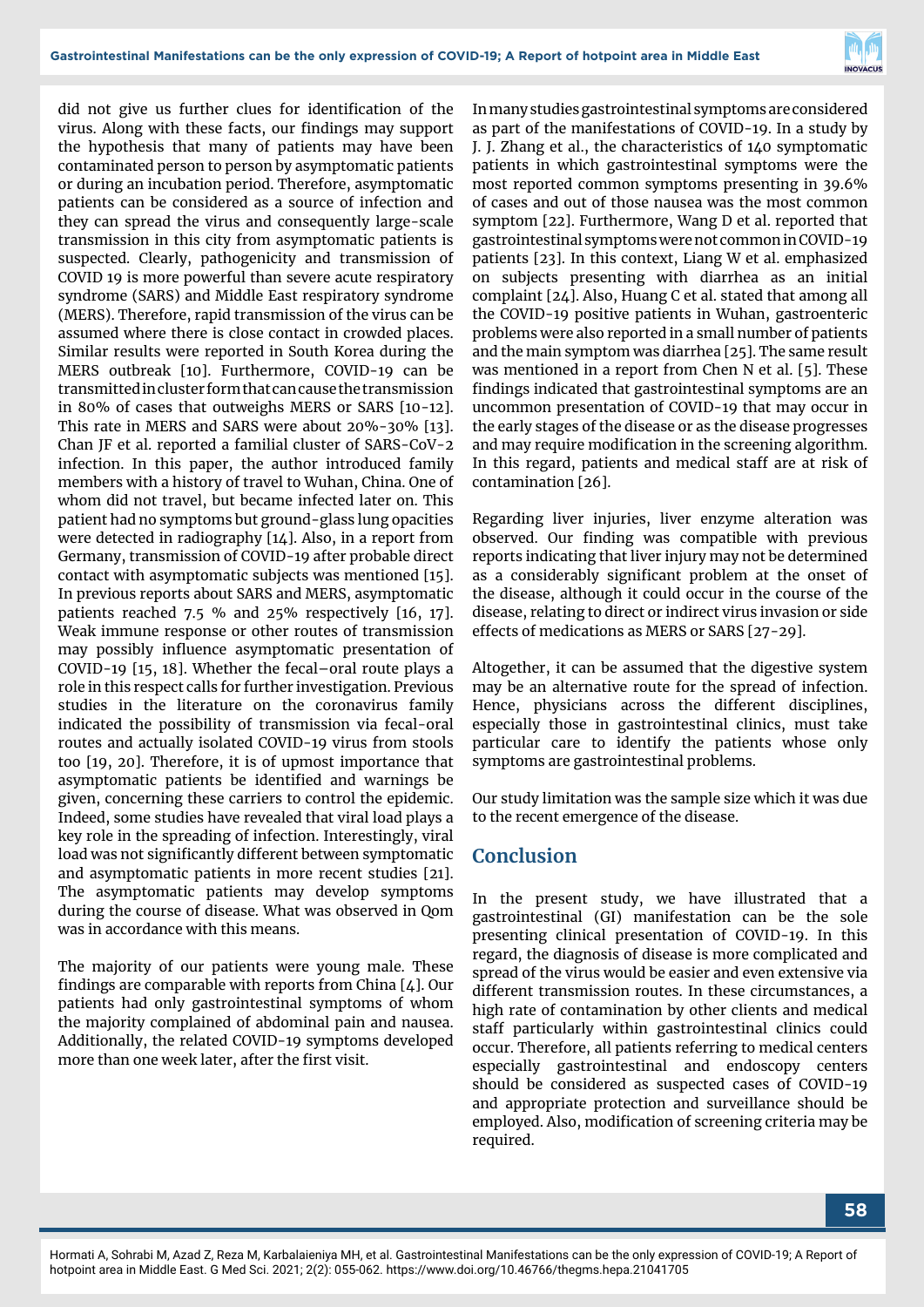

# **Abbreviations**

BMI: Body Mass Index COVID-19: Coronavirus Disease-2019 GI: Gastrointestinal SARS: Severe Acute Respiratory Syndrome MERS: Middle East Respiratory Syndrome WHO: World Health Organization

# **References**

- 1. Chang L, Yan Y, Wang L. Coronavirus Disease 2019: Coronaviruses and Blood Safety. Transfus Med Rev. 2020.
- 2. Guan WJ, Ni ZY, Hu Y, Liang WH, Ou CQ, He JX, et al. Clinical Characteristics of Coronavirus Disease 2019 in China. N Engl J Med. 2020.
- 3. Ye G, Pan Z, Pan Y, Deng Q, Chen L, Li J, et al. Clinical characteristics of severe acute respiratory syndrome coronavirus 2 reactivation. J Infect. 2020.
- 4. Zhou F, Yu T, Du R, Fan G, Liu Y, Liu Z, et al. Clinical course and risk factors for mortality of adult inpatients with COVID-19 in Wuhan, China: a retrospective cohort study. Lancet. 2020.
- 5. Chen N, Zhou M, Dong X, Qu J, Gong F, Han Y, et al. Epidemiological and clinical characteristics of 99 cases of 2019 novel coronavirus pneumonia in Wuhan, China: a descriptive study. Lancet. 2020;395(10223):507-13.
- 6. Gu J, Han B, Wang J. COVID-19: Gastrointestinal manifestations and potential fecal-oral transmission. Gastroenterology. 2020.
- 7. Holshue ML, DeBolt C, Lindquist S, Lofy KH, Wiesman J, Bruce H, et al. First Case of 2019 Novel Coronavirus in the United States. N Engl J Med. 2020;382(10):929-36.
- 8. Yeo C, Kaushal S, Yeo D. Enteric involvement of coronaviruses: is faecal-oral transmission of SARS-CoV-2 possible? Lancet Gastroenterol Hepatol. 2020;5(4):335-7.
- 9. Xu T, Chen C, Zhu Z, Cui M, Chen C, Dai H, et

al. Clinical features and dynamics of viral load in imported and non-imported patients with CO-VID-19. Int J Infect Dis. 2020.

- 10. Moon SY, Son JS. Infectivity of an Asymptomatic Patient With Middle East Respiratory Syndrome Coronavirus Infection. Clin Infect Dis. 2017;64(10):1457-8.
- 11. Li P, Fu JB, Li KF, Chen Y, Wang HL, Liu LJ, et al. Transmission of COVID-19 in the terminal stage of incubation period: a familial cluster. Int J Infect Dis. 2020.
- 12. Bai Y, Yao L, Wei T, Tian F, Jin DY, Chen L, et al. Presumed Asymptomatic Carrier Transmission of COVID-19. Jama. 2020.
- 13. Yin Y, Wunderink RG. MERS, SARS and other coronaviruses as causes of pneumonia. Respirology. 2018;23(2):130-7.
- 14. Chan JF, Yuan S, Kok KH, To KK, Chu H, Yang J, et al. A familial cluster of pneumonia associated with the 2019 novel coronavirus indicating person-to-person transmission: a study of a family cluster. Lancet. 2020;395(10223):514-23.
- 15. Rothe C, Schunk M, Sothmann P, Bretzel G, Froeschl G, Wallrauch C, et al. Transmission of 2019 nCoV Infection from an Asymptomatic Contact in Germany. N Engl J Med. 2020;382(10):970-1.
- 16. Wilder-Smith A, Teleman MD, Heng BH, Earnest A, Ling AE, Leo YS. Asymptomatic SARS coronavirus infection among healthcare workers, Singapore. Emerg Infect Dis. 2005;11(7):1142-5.
- 17. Oboho IK, Tomczyk SM, Al-Asmari AM, Banjar AA, Al-Mugti H, Aloraini MS, et al. 2014 MERS- -CoV outbreak in Jeddah--a link to health care facilities. N Engl J Med. 2015;372(9):846-54.
- 18. Lai CC, Liu YH, Wang CY, Wang YH, Hsueh SC, Yen MY, et al. Asymptomatic carrier state, acute respiratory disease, and pneumonia due to severe acute respiratory syndrome coronavirus 2 (SARS- -CoV-2): Facts and myths. J Microbiol Immunol Infect. 2020.
- 19. To KK, Tsang OT, Chik-Yan Yip C, Chan KH, Wu TC, Chan JMC, et al. Consistent detection of 2019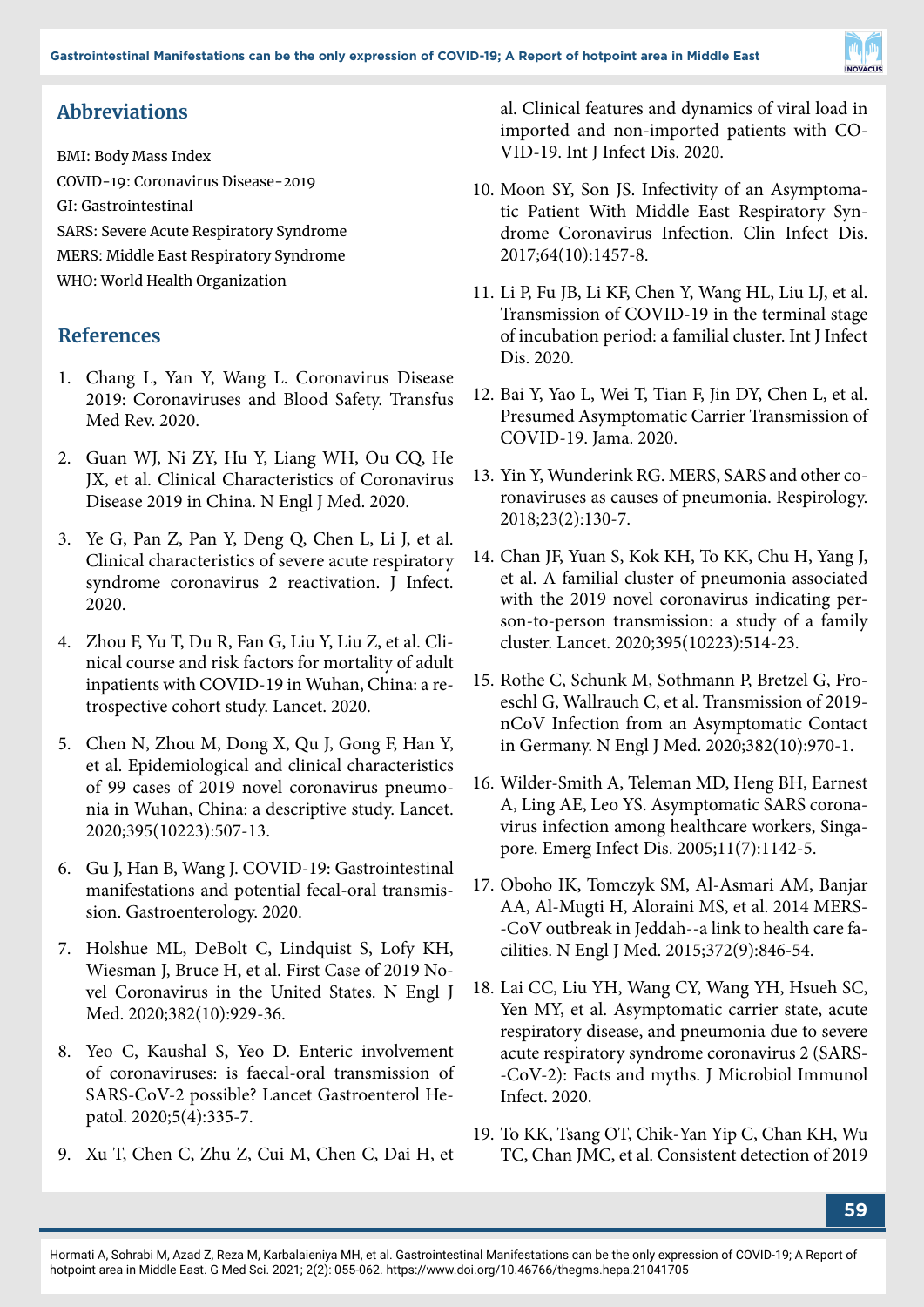

novel coronavirus in saliva. Clin Infect Dis. 2020.

- 20. Lu R, Zhao X, Li J, Niu P, Yang B, Wu H, et al. Genomic characterisation and epidemiology of 2019 novel coronavirus: implications for virus origins and receptor binding. Lancet. 2020;395(10224):565-74.
- 21. Zou L, Ruan F, Huang M, Liang L, Huang H, Hong Z, et al. SARS-CoV-2 Viral Load in Upper Respiratory Specimens of Infected Patients. N Engl J Med. 2020;382(12):1177-9.
- 22. Adhikari SP, Meng S, Wu YJ, Mao YP, Ye RX, Wang QZ, et al. Epidemiology, causes, clinical manifestation and diagnosis, prevention and control of coronavirus disease (COVID-19) during the early outbreak period: a scoping review. Allergy. 2020;9(1):29.
- 23. Wang D, Hu B, Hu C, Zhu F, Liu X, Zhang J, et al. Clinical Characteristics of 138 Hospitalized Patients With 2019 Novel Coronavirus-Infected Pneumonia in Wuhan, China. Jama. 2020.
- 24. Liang W, Feng Z, Rao S, Xiao C, Xue X, Lin Z, et al. Diarrhoea may be underestimated: a missing link in 2019 novel coronavirus. Gut. 2020.
- 25. Huang C, Wang Y, Li X, Ren L, Zhao J, Hu Y, et al. Clinical features of patients infected with 2019 novel coronavirus in Wuhan, China. Lancet. 2020;395(10223):497-506.
- 26. Hormati A, Ghadir MR, Zamani F, Khodadadi J, Afifian M, Ahmadpour S. The preventive strategies of GI physicians during the COVID-19 pandemic. New Microbes New Infect. 2020:100676.
- 27. Rismanbaf A, Zarei S. Liver and Kidney Injuries in COVID-19 and Their Effects on Drug Therapy; a Letter to Editor. Arch Acad Emerg Med. 2020;8(1):e17.
- 28. Xu L, Liu J, Lu M, Yang D, Zheng X. Liver injury during highly pathogenic human coronavirus infections. Liver Int. 2020.
- 29. Zhang C, Shi L, Wang FS. Liver injury in CO-VID-19: management and challenges. Lancet Gastroenterol Hepatol. 2020.

| Variable                         | Total Patients=25 N, (%) |
|----------------------------------|--------------------------|
| Mean age(year) $\pm$ SD          | $43.4 \pm 14$            |
| Gender(M/F)                      | 14/11                    |
| BMI; Mean                        | $19.4 \pm 1.8$           |
| 15-29 yr.                        | 4, (16)                  |
| 30-49 yr.                        | 11, (44)                 |
| 50-69 yr.                        | 9, (36)                  |
| $\geq 70$ yr.                    | 1, (4)                   |
| Smoking                          | 2, (8)                   |
| Opium                            | 1, (4)                   |
| Diabetes                         | 2, (8)                   |
| Neurologic Disease               | 2, (8)                   |
| Chronic GI Diseases              | 1, (4)                   |
| Usage of immune suppressive drug | 1, (4)                   |

**Table 1: The basic characteristic of COVID-19 patients who have been admitted to Corona-hospitals**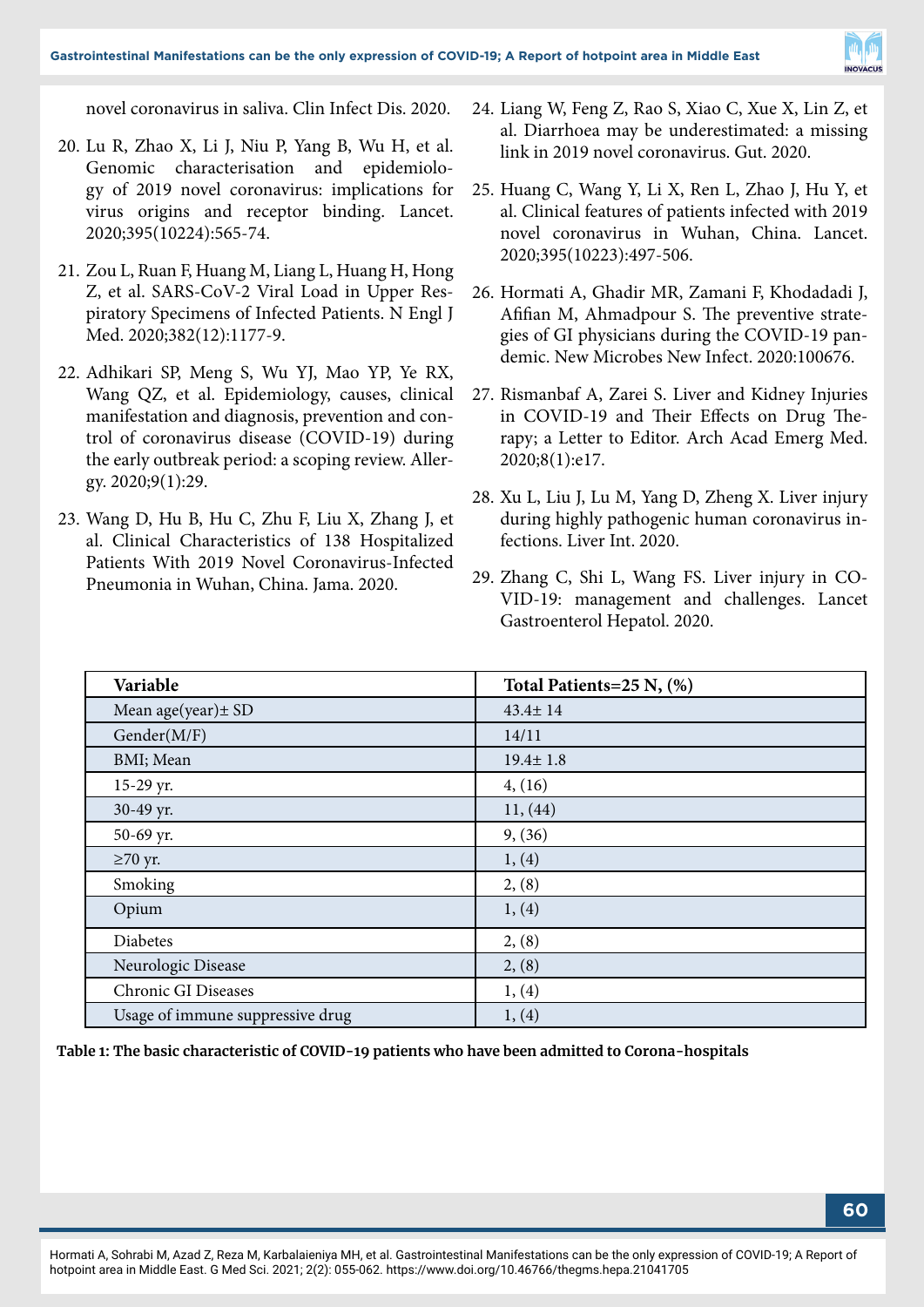

| Variable                    | <b>Before Diagnosis (First Visit)</b> | Diagnosis of COVID19 |
|-----------------------------|---------------------------------------|----------------------|
| Temperature; Mean           | $<$ 37.4                              | >37.8                |
| $<$ 37.5                    | 18(72%)                               | 6(24%)               |
| 37.5-37.9                   | 7(28%)                                | 12(48%)              |
| 38.0-38.9                   | $\mathbf{0}$                          | 6                    |
| >39.0                       | $\mathbf{0}$                          | $\mathbf{1}$         |
| Conjunctiva Congestion      | $N^*$                                 | N                    |
| <b>Nasal Congestion</b>     | N                                     | N                    |
| Sore Throat                 | N                                     | 3                    |
| Headache                    | 3                                     | 6                    |
| Coughing                    | $\mathbf N$                           | 5                    |
| <b>Sputum Production</b>    | N                                     | N                    |
| Fatigue                     | $\overline{2}$                        | 6                    |
| Myalgia / Arthralgia        | N                                     | $\overline{2}$       |
| Weight Loss                 | N                                     | $\overline{2}$       |
| Chills                      | $\overline{2}$                        | 6                    |
| Chest Pain (Non-Cardiac)    | N                                     | $\mathbf{1}$         |
| Sweating                    | N                                     | $\overline{2}$       |
| Anosmia                     | N                                     | 3                    |
| Shortness of Breath         | N                                     | 18                   |
| <b>Dizziness</b>            | N                                     | $\overline{N}$       |
| Globus sensation            | $\mathbf{1}$                          | $\overline{3}$       |
| Nausea and Vomiting         | 11                                    | 20                   |
| Abdominal pain (Epigastria) | 10                                    | 13                   |
| Constipation                | $\mathbf 1$                           | $\overline{2}$       |
| Diarrhea                    | $\overline{4}$                        | 6                    |

**Table 2: The clinical presentation of COVID-19 patients before and in beginning of viral infection. \*Negative**